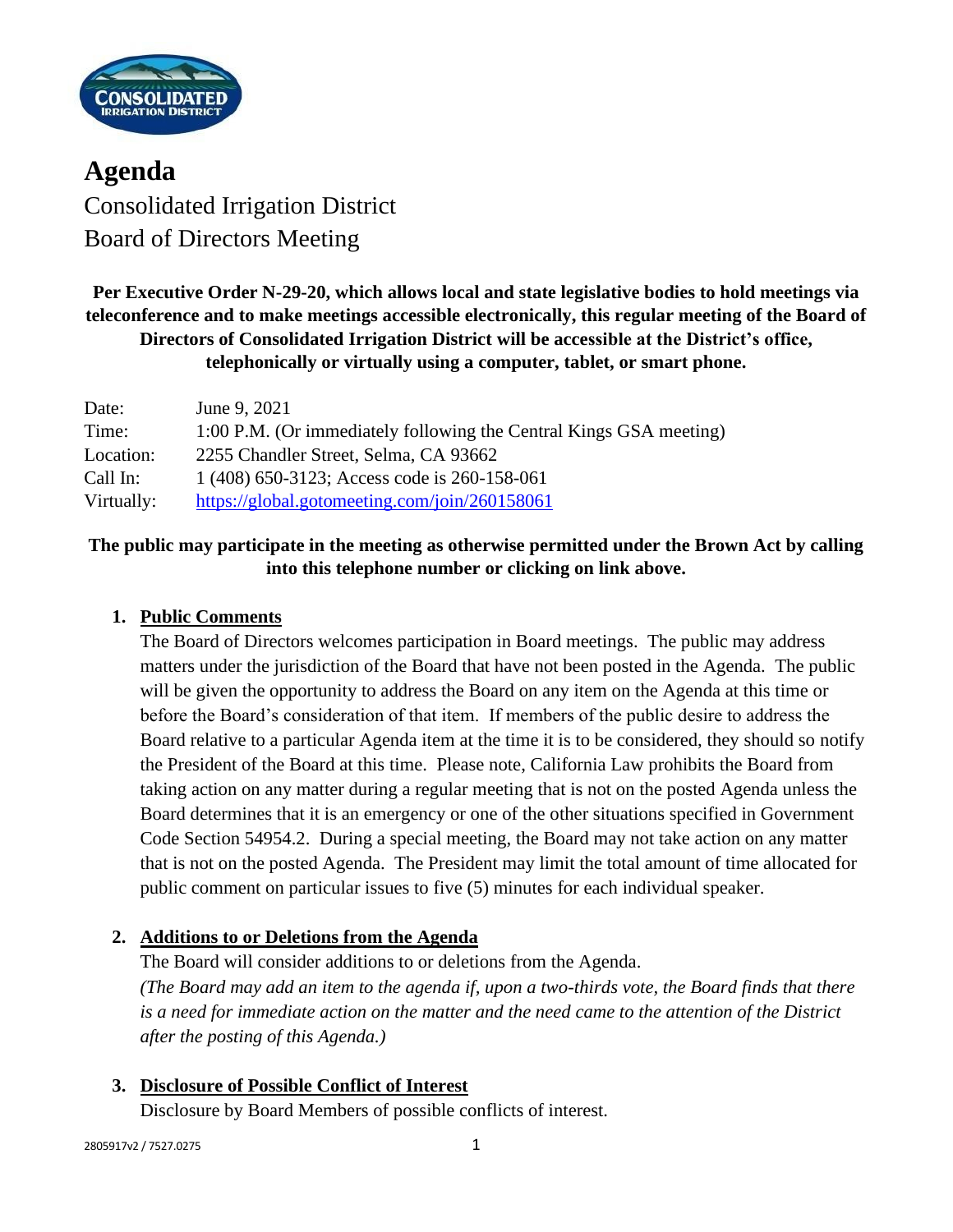#### **4. Consent Calendar (Recommend Approval) – Review & Take Action**

- **a.** Approval of May 5, 2021 Special Board Meeting Minutes
- **b.** Approval of May 12, 2021 Board Meeting Minutes
- **c.** Authorize Special Payroll Warrants for July 2021
- **d.** Approval of May 2021 Accounts Payable
- **e.** Approval of May 2021 Accounts Receivable
- **f.** Approval of CID Monthly Budget Report as of May 31, 2021
- **g.** Accept Financial Report as of May 31, 2021
- **h.** Accept Easement Agreement DR Horton CA3, Inc.
- **i.** Accept Easement Agreement DR Horton CA3, Inc.

#### **5. Correspondence: Items for Board Action**

**a. Review miscellaneous correspondence for possible action**

#### **6. Manager's Report, Presentation of Items for Board Action and Public Hearings**

#### **a. Water Report**

Review and discuss for possible action: the current water report.

#### **b. SGMA Update**

Receive update on implementation of the Sustainable Groundwater Management Act and provide directions to staff.

## **c. Report of Land Acquisition Effort**

Receive update and discuss for possible action regarding land acquisition.

#### **d. Projects Update**

Receive update and discuss for possible action: the status of current projects.

## **7. For Board review and possible action: Resolution 2021-04 approving an Installment Purchase Agreement with CoBank and adopting a Debt Policy**

Review for possible action approving and authorizing Resolution 2021-04 adopting a Debt Policy and approving the execution and delivery of an Installment Purchase Agreement with CoBank and an initial withdrawal of more than \$50,000 and up to \$51,000.

## **8. Award contract for Tarn Divide Rehabilitation Project**

Review and consider taking action to award contract for rehabilitation of headworks on C&K Canal at Tarn Divide.

## **9. Board Reports**

Receive reports from individual Board members.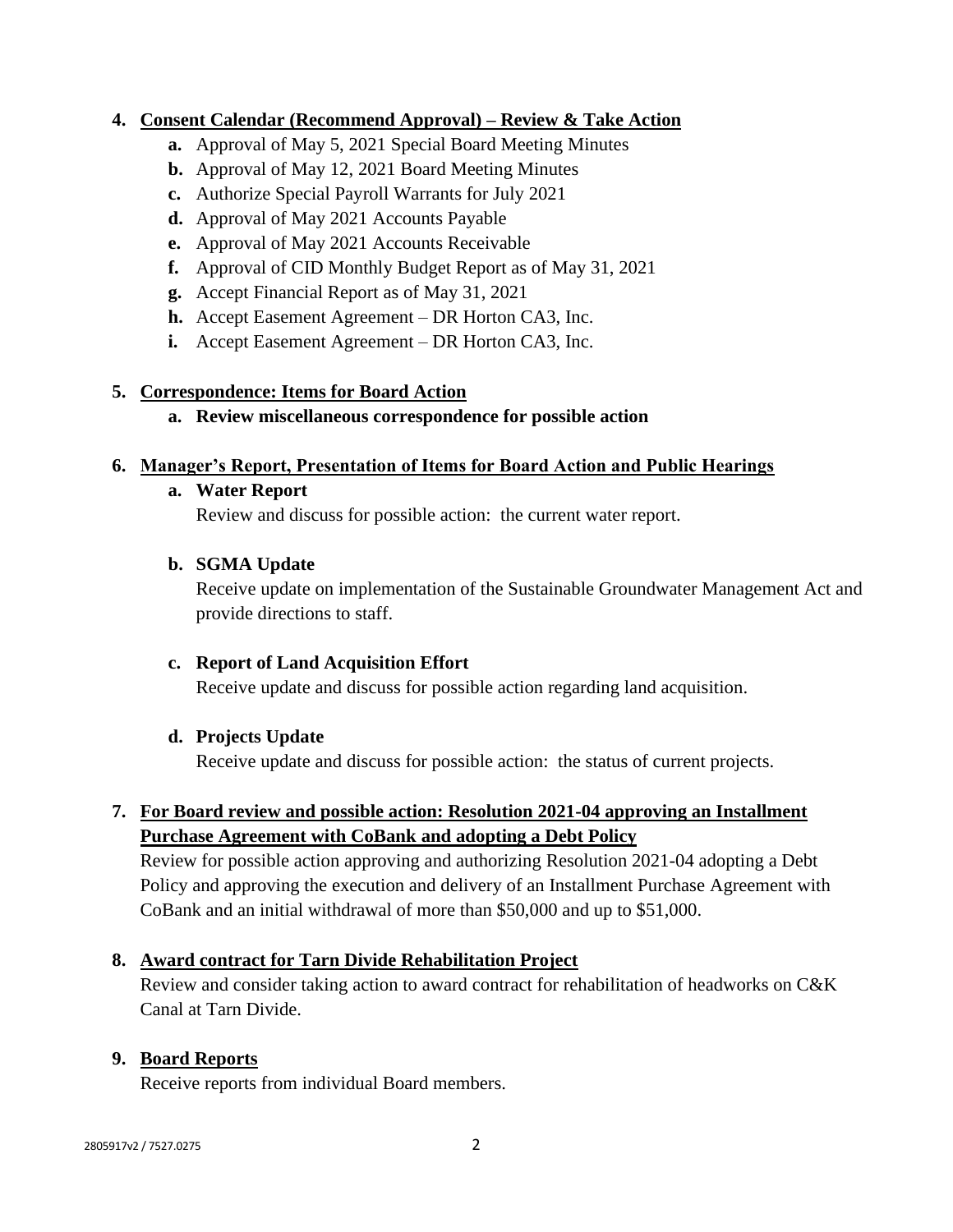#### **10. Closed Session Pursuant to Government Code Section 54957.6 – Public Employee Discipline/Dismissal/Release**

Position: Office Manager

# **11. Closed Session Pursuant to Government Code Section 54956.9(d)(1) – Conference with Legal Counsel**

Closed session conference with legal counsel pursuant to Government Code Section 54956.9(d)(1) related to existing litigation:

- *James Irrigation District v. KRWA, et al.* (Fresno County Case number 19CECG00769).
- *State Water Resources Control Board, Division of Water Rights, KRWA Petition for Change Re License No. 11521.*
- *State Water Resources Control Board, Petitions to Revoke or Revise the Declaration of Fully Appropriated Stream Systems with respect to the Kings River System.*
- *State Water Resources Control Board, Semitropic Improvement District of Semitropic Water Storage District v. kings River Water Association et. al; Complaint in Support of Petition to Revise and/or Revoke Declaration of Fully Appropriated Stream System for the Kings River.*

# **12. Closed Session Pursuant to Government Code Section 54956.9(d)(2) – Conference with Legal Counsel**

Conference with legal counsel related to significant exposure to and/or anticipated litigation pursuant to paragraph (2) of subdivision (d) of Government Code Section 54956.9: (1 case)

# **13. Closed Session Pursuant to Government Code Section 54956.8 – Conference with Real Property Negotiator**

Closed session pursuant to Government Code Section 54956.8 related to real property negotiations.

a. Property APN: 345 080 005 Agency Negotiator: Phil Desatoff Negotiating Parties: CID Negotiating Terms and Price

## **14. End of Closed Session – Report from Closed Session**

Disclosure of reportable action, if any, from Closed Session

## **15. Next Scheduled Meetings**

Approve next regular Board Meeting on Wednesday, July 14, 2021 at 1:00 P.M., or immediately following the CKGSA meeting.

## **16. Adjournment**

2805917v2 / 7527.0275 3